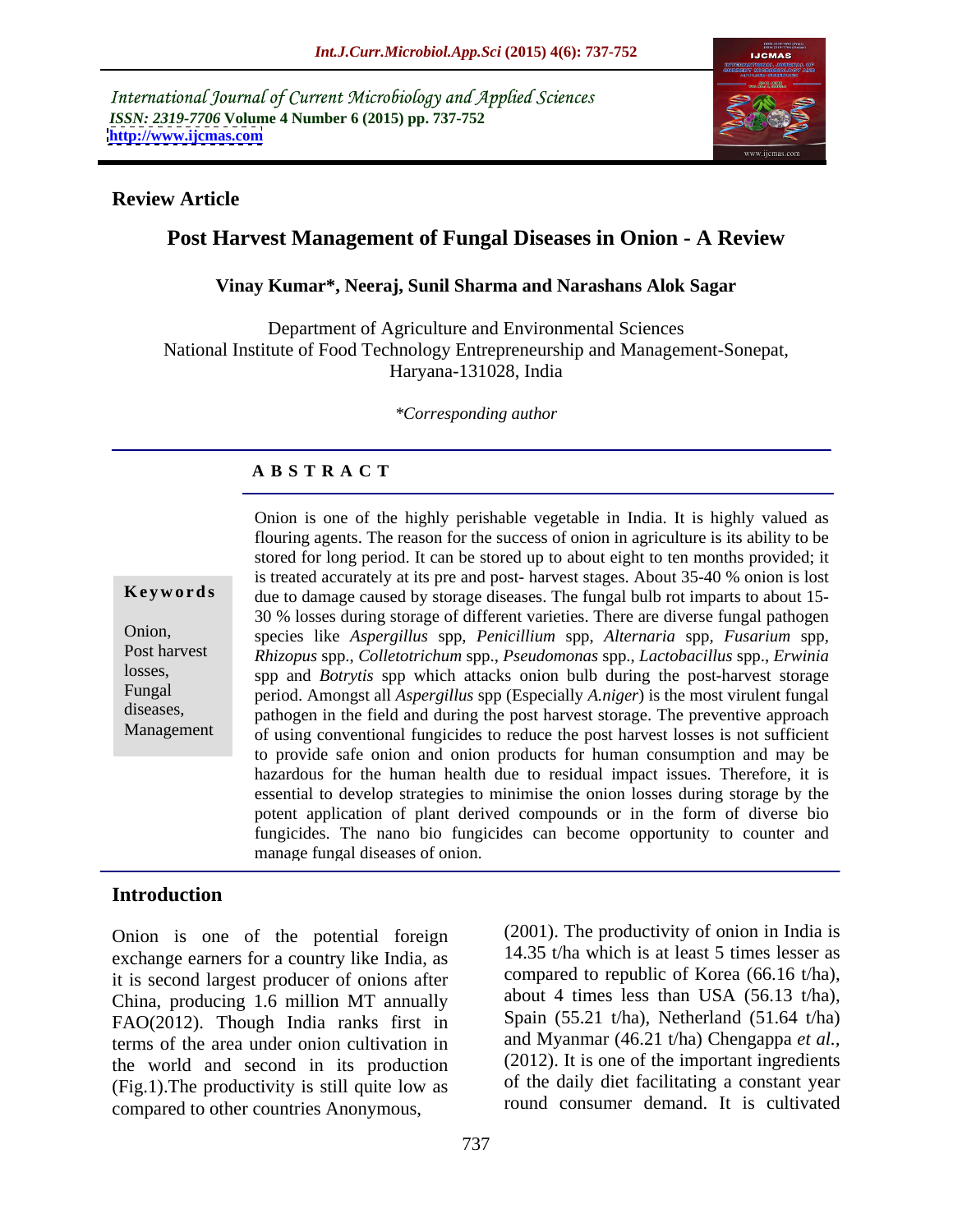during kharif, late kharif and Rabi seasons as an important crop and is used in raw form as salad and also cooked as vegetable Singh decay and sprouting, Kukanoor,(2005). The *et al*., (1994).Onion is good source of rationale behind such post-harvest losses till minerals, vitamins, Polyphenol and a today is the unavailability of good storage number of phytonutrients.It lower blood facilities during post-harvest storage phase. pressures and prevents some kinds of Their seems a big gap between the storage cancer. There are three main seasons of facility and the storage capacity which is onion production namely-kharif, late kharif and Rabi. harvest decay and deterioration of onion

Kharif produce imparts 15-20% production produce which comes in the market from onion is only kept for storage till October - and sprouting etc, ASSOCHAM (2012).

The onion producing states in India includes mainly, Maharashtra, Karnataka, Gujrat, Bihar and Madhya Pradesh wherein, 32.6% of the total production is contributed only by **Post-harvest losses in onion** Maharashtra, NHRDF (2012). The uncontrolled market demand with the Storage is one of the important aspects for advent of the diverse processed products of post harvest handling of onion. The storage onion in the market propelled the cultivation condition extends the period of availability of onion on commercial scale, which has led of fresh onion by arresting the metabolic to a sizable increase in acreage and breakdown and decay. It is achieved by production .The imminent threat of storms hails and heavy rains have always been a Temperature. The storage life of onion is concern for the onion growers throughout depends on different parameter *viz*. the year. Due to rains and hailstorms in Physiological activity, Biochemical activity, Maharashtra the acreage and production of Onion declined in 2012-13 (Fig.2). Despite the achievement in production technology Inadequate and improper field curing after and availability of good varieties of onion, harvest, infection by different pathogen, the post harvest losses during storage is still sprouting and also poor storage methods an ailing cause which leads to significant being practiced by the farmers are the main qualitative and quantitative losses during reasons of prevailing losses. In general, the storage upto 25-30 %. The onion post-

harvest losses were estimated worth Rs 600 crores is found to be due to desiccation, ultimately leading to the unforeseeable post bulbs.

and is available in the market from October The cold store capacity for fruits and to December, whereas the late kharif vegetables in India is over 300 lakh million January to March accounts for 20-25% storage facilities are used for storage of production followed by the Rabi crop which onion and potato harvest and at tonnes. Post is harvested in April to June which accounts harvest losses in onion are approx Rs 1000 for 60-65% production. The Rabi season crores annually due to desiccation, decay, November due to its better storability and is V.Anbukkarasi *et al*., (2013) reported that made available steadily for domestic as well during off-season the efficient storage as international markets. facility for onion plays an important role for tonnes. Out of which most of the cold and sprouting etc, ASSOCHAM (2012). the consumers as well as for the producers which ultimately prevents serious losses due to rotting and sprouting.

# **Post-harvest losses in onion**

controlling the Relative humidity and on different parameter Microbial invasion (Table1).

losses due to reduction in weight, sprouting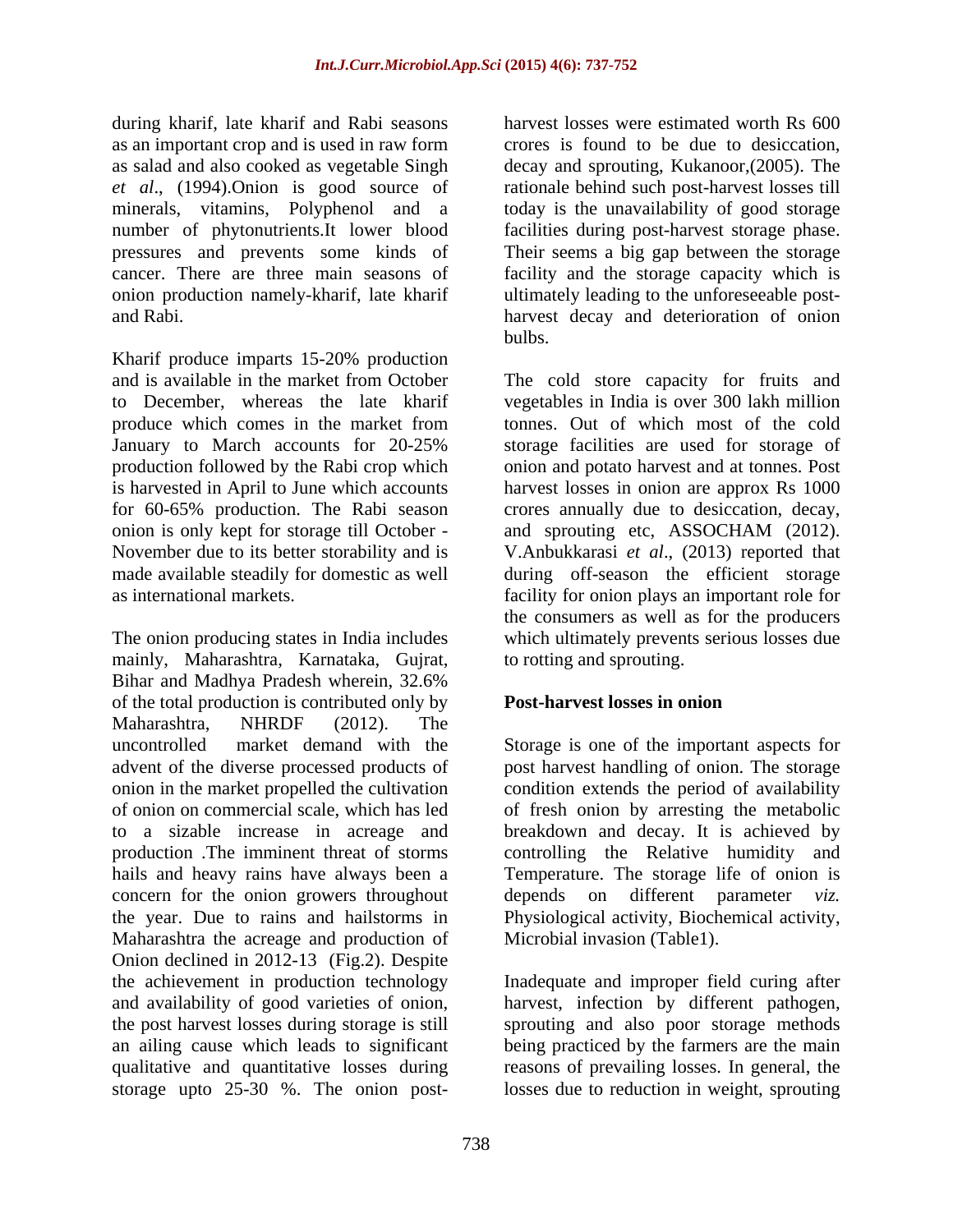and rotting (decay) were found to be 20-25, Rasooli and Abyaneh (2004); Sibi *et al.,* 4-5, and 10-12 % respectively,

damage caused by different diseases, Gupta ultimately decreases the qualitative prone to the development of various fungal pathogens of different genera and species and in turn leading to the damage by causing rot during the storage. However, no detailed for the growth of the fungus is 28°C-34°C studies have been found to identify genera followed by the warm and moist conditions or species of fungal pathogens which causes eliciting infection,Tysoni *et al*., (2004). The

bulbs of local cultivars of onion, Hussain *et al.,* (1977). *Aspergillus niger* is able to produce mycotoxin which reduces the quality and quantity of food products and **Preventive approaches for fungal diseases** feed-stuff which is a potent hepatic carcinogen in humans and animals, Paster *et al.,*(1995); Beltmont and Carjaval, (1998); Sahin and Korukluoglu, (2000); Candlish *et al.*, (2001); Juglal *et al.,*(2001); Galvano *et al.,*(2001); Juglal *et*  There are more than 50 synthetic fungicides

(2012).

Panday,(1985).In India, currently about 35- The fungus causing black mold is the main 40 %of the onion is estimated to be lost as member of *Aspergillus* and is predominantly postharvest losses during various post- a plant pathogen responsible for post harvest harvest operations including handling and deterioration of stored food materials, storage, Anbukkarasi *et al*.,( 2013). Marziyeh Tolouee *et al*., (2010).It is Onion suffers from many diseases from pre agricultural product during pre and post harvest to post harvest period. They survey harvest stages. It affects the availability of conducted at the international level revealed onion to domestic and international trade. that about 35-40 % onion is lost due to The infestation of fungi causes spoilage and and Verma(2002). A number of attributes and quantity of food (Candlish *et*  microorganisms (Table -2) are responsible *al*., 2001; Galvano *et al.*, 2001; Soliman and for bulb rotting of onion, but among them, Badeaa 2002. Rasooli and Abyaneh., fungi are the main causal agent responsible 2004).Being saprophytic and filamentous in for pre and post harvest period losses in the morphology *Aspergillus niger* resides and onion, Currah and proctor (1990). The perpetuates in soil, forage, organic debris tropical and sub-tropical climate regime and food products causing black mold prevailing in India, strew (1975). It makes it disease during post harvest stage of onion responsible for the deterioration of ultimately decreases the qualitative bulbs, McDonald *et al*., (2004).

rotting of onion in India. contamination of pathogens begins at So, Identification of pathogens which causes period, Hayden *et al.,* (1994). The pathogen diseases in onion is essential for effective transmission is by infected soil or seed and inhibition of target parhogens.Various the infected bulbs shows neck discoloration species of *Aspergillus* pathogens are along with black coloured mycelia and the reported to cause blue mould on onion bulb hiding spores in the outer dry scales Sumner during storage. The blue moulds are *et al.,* (1995).Chemical treatment is found frequently isolated from stored diseased best to inhibit Black mold and other fungal The most favourable temperature conditions germination stage and remains up till storage disease in the onion bulbs, Grinstein *et al*., (1992).

# **during storage**

# **Synthetic fungicides**

*al*.,(2002); Soliman and Badeaa, (2002); which are recommended for reducing storage losses in onion. Various synthetic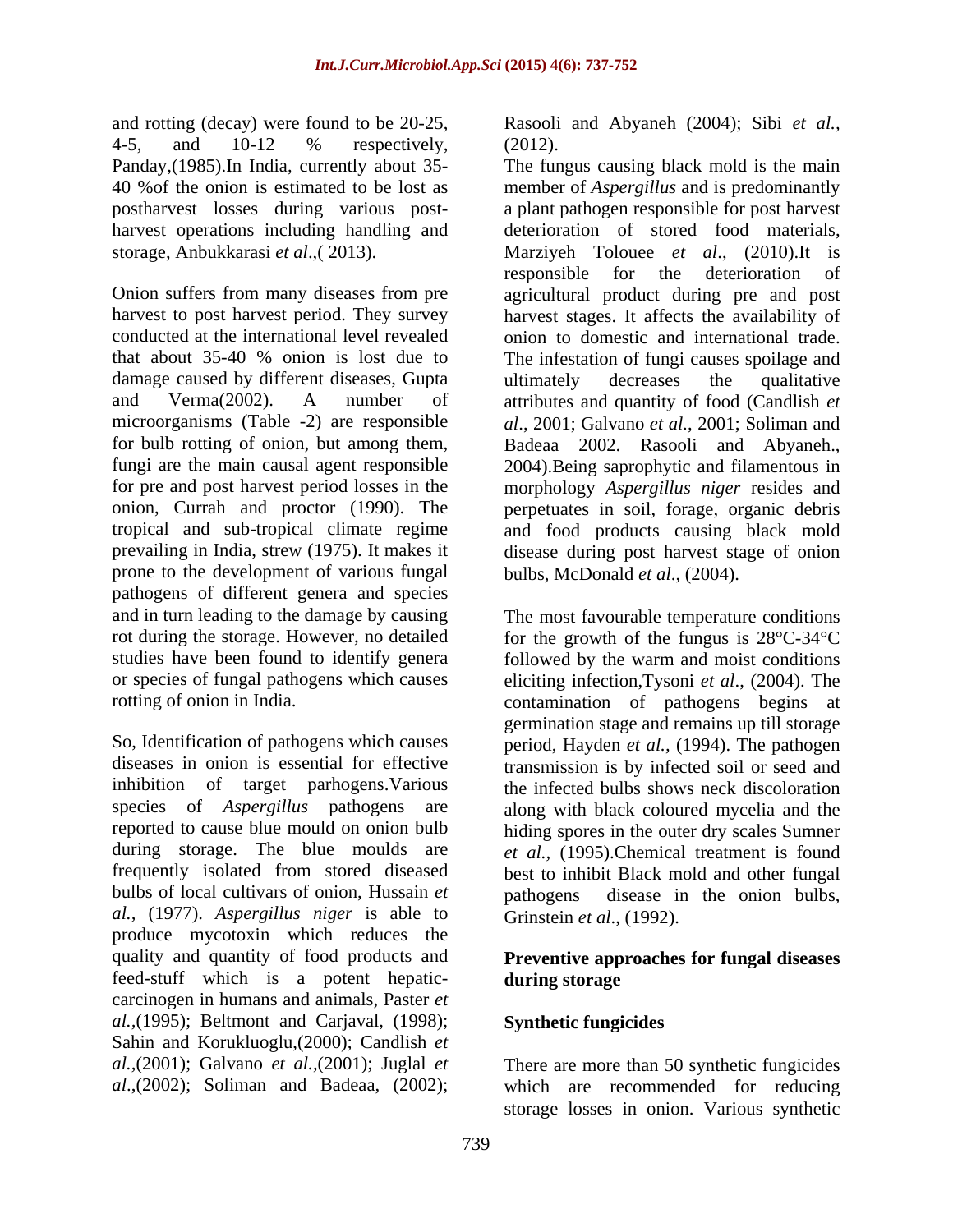fungicides have been frequently used to *et al*., (2002).However, Bose *et al.,* (2003**)** prevent Pre and Post harvest fungal diseases *viz* carbendazim, Bronopol, Mancozeb, before storage minimizes losses and sustain salicylic acid, Bavistin, maleic hydrazide. It was revealed the pre harvest spray of maleic bulb reduces the rotting and physiological concentration 1000 and 2000 ppm improved the quality parameters like TSS content, total sugar, reducing sugar and

The maleic hydrazide was banned by pathogens there are many applications of time like Benzoyl and Carbendazim at 0.5 per cent showing better control of neck rots**,** Ali and Shoabrawy., (1979). Carbendazim at 0. 1% concentration was

Falisolan (Carbendazim 60% + Bronopol 6%),Garcia,*et al.,*(1997) is most effective for reducing storage diseases due to *Aspergillus species*, *Fusarium species* and *Botrytis species* and also reported that disease prevalence increased drastically during third month of storage. It was also mancozeb or 0.1 % carbendazim or benomyl storage period. The carbendazim recorded<br>were helpful to reduce storage losses for six 100 % reduction in black mould and 90.7 % were helpful to reduce storage losses for six month storage, Ranpise *et al*., (2001).

Pre-harvest foliar application of Mancozeb @ 0.25 at 30 days after transplanting and repeated at fortnightly interval was adjudged better in reducing the fungal diseases and increases the onion yield in Karnal area of Haryana during Rabi season ,Anonymous, (2009).Storage losses due to fungal pathogen have been reported to be reduced<br>by 40% by spraying of carbendazim 50% WP as pre-harvest application**,** Rajapakase

revealed that fumigation with sulphur dust quality of onions in storage.

hydrazide @ 2000 ppm+carbendazim@ 1000ppm at 30 days before harvest of onion carbendazim and maleic hydrazide at losses and also enhances the shelf life of respectively reduced the %age of rotting, onion bulbs (up to six months) and fungal infection as compared to the sulphur content, Anbukkarasi, (2010). artificially inoculated with *A. niger* and *P.*  government of India during the year 2009 condition (27±10C).% disease reduction owing to its adverse affects. For the over control was recorded at fortnightly inhibition of different types of fungal interval. Against black mold, carbendazim fungicides that have been applied for a long % reduction in disease 15 days after storage It was found that combined application of concentration 1000 and 2000 ppm individual treatments in onion crop, Sable, *et al.*, (2004).The harvested bulbs were *digitatum* following pinprick method and stored for three months under ambient 0.1% (Bavistin) recorded maximum of 93.20 (DAS) and 56.91 % at 90 DAS.

found that that post harvest spray of 0.25% Carbendazim at 0. 1% concentration was found to be most effective when applied as a post-harvest dip. In addition, post-harvest fumigation of onion bulbs with sulphur dioxide for four hours or dipping the bulbs in acetic acid at higher concentration (0.4 %) distinctly reduced the *Aspergillus niger* incidence,R.Srinivasan.,( 2006). The post harvest application of carbendazim (0.1%) was effective in controlling spoilage during storage period. The carbendazim recorded 100 % reduction in black mould and 90.7 % blue mould diseases compared to control (Raju, *et al*., 2007).Application of Bavistin (0.1%) proved the effective during short storage storage; whweras sulphur dust fumigation was most effective for long storage of onion, chavan *et al.,* (1992).

by 40% by spraying of carbendazim 50% over food and environmental safely, The extensive use of synthetic fungicides increased the resistance of the pathogens, in addition it is not safe over public concern over food and environmental safely, therefore we have to develop the alternative methods which potentially safe to human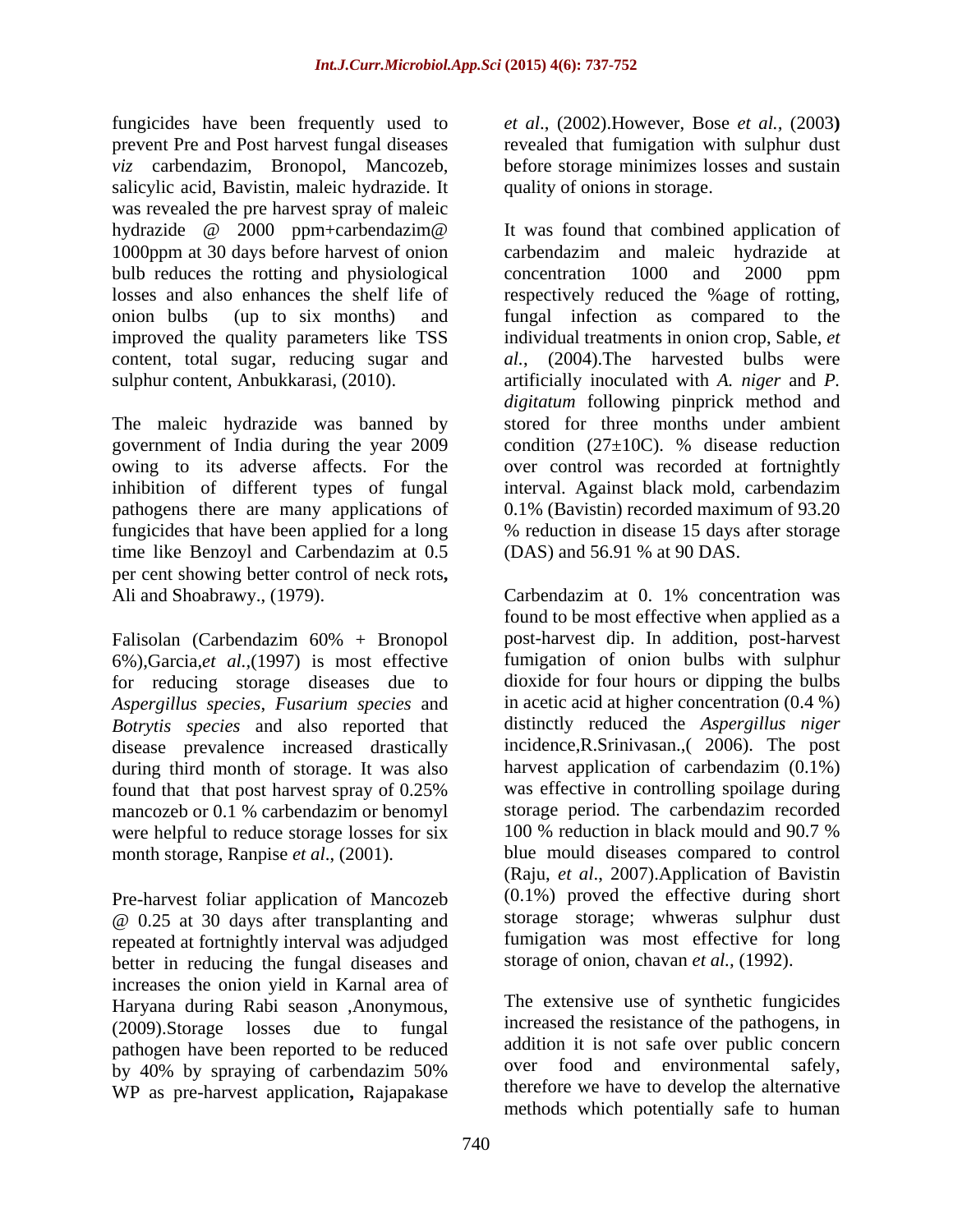health and environment for control the found to suppress the growth of *B.allii* to

Natural bio fungicides extracted from other species, 86%, 84% and 85% for *T.*  various plant parts or microorganisms may *viride* and *T. harzianum* respectively. In case provide an alternative to synthetic of *T. viride* as biocontrol agent it worked fungicides. Over the year lots of efforts has been devoted to the search for innovative results are required to be confirmed by onantifungal materials from natural sources Karap nar,(1989);Topal,(1989); Paster *et al*.,(1995);De *et al.,*(1999); Nielsen and greatest impact on the pathogens, McLean., Rios, (2000);Galvano *et al.,* (2001); Yin and Tsao,(2001); Juglal *et al*.,( 2002); Soliman and Badeaa, (2002);Onyeagba *et al.*,(2004); It is also reported that the crude extracts of Boyraz and Ozcan,(2005); Hacise *Moringa oleifera* has antifungal properties.

The application of different synthetic strain of *Aspergillus niger*. Both the plate fungicides to control post harvest diseases of and broth assays were used at different onion is a common practice but due to their concentration e.g.12.5%, 25%, 50%, and toxicity and genesis of pathogen resistance facilitates the need for developing fungicidal Potato Dextrose Broth. The inhibitions of formulations originated from plants to *Aspergillus niger* by the application of 75% control fungal pathogens, Elad., (2000). concentration of leaf extract of *Moringa*  Naguleswaran *et al.,* (2014) found that in a *oleifera* Arowora *et.al.,*(2014)*.* So, it is field experiment, bulb treatment together using as bio protective agent on onion rot with foliar application of *Trichoderma*  which is serves as good option to chemical *viride* improves the yield as well as yield control. related parameters such as, basal diameter, circumference of bulb, mean number of bulb

dangerous synthetic fungicides. 66% and 60%, respectively. Different

different *Trichoderma spp*. were tested and also selected for Phyto- chemical analysis.

diseases (Alabi *et al*., 2005). different degrees. The results of the **Bio fungicides** showed that *Trichoderma viride* caused the antagonistic capability of *Trichoderma spp*. showed that *Trichoderma viride* caused the highest reduction of the growth compared to well under greenhouse conditions but these field study. Amongst the different fungi *Trichoderma spp.* has been reported to have (2000).

ferogullari *et al.,* 2005. They used the ethanol extracts of leaves and stems of *Moringa oleifera* to control the 75% of extracts in Potato Dextrose Agar and *Aspergillus niger* by the application of 75% control*.*

circumference of bulb, mean number of bulb It is reported that some pathogens also act as per bunch. antagonistic effect like *Penicillium* species The finding is of vital importance to manage against onion fungalpathogen *Aspergillus* the fungal disease in red onion effectively *niger,*Ibatsam Khokhar, *et al.,* (2013)*.* by using plant doctor fungi *Trichoderma Penicillium roqueforti* and *P. viridicatum viride or* other *species* without the use of greatly inhibited the growth of *A. niger* by In the same year it was reported that several properties against postharvest diseases to pathogens attack onion crop in previous control onion black mold using Indian section which cause many losses in yield, culinary spices under in vitro conditions. one of the important causal pathogens is Various plant parts of Indian cooking spices Botrytis allii*,* Hussein *et al*., (2014) .The have been used for antifungal assay. It was may used as biological control agents 66% and 60%, respectively. Different Spices have potential antimicrobial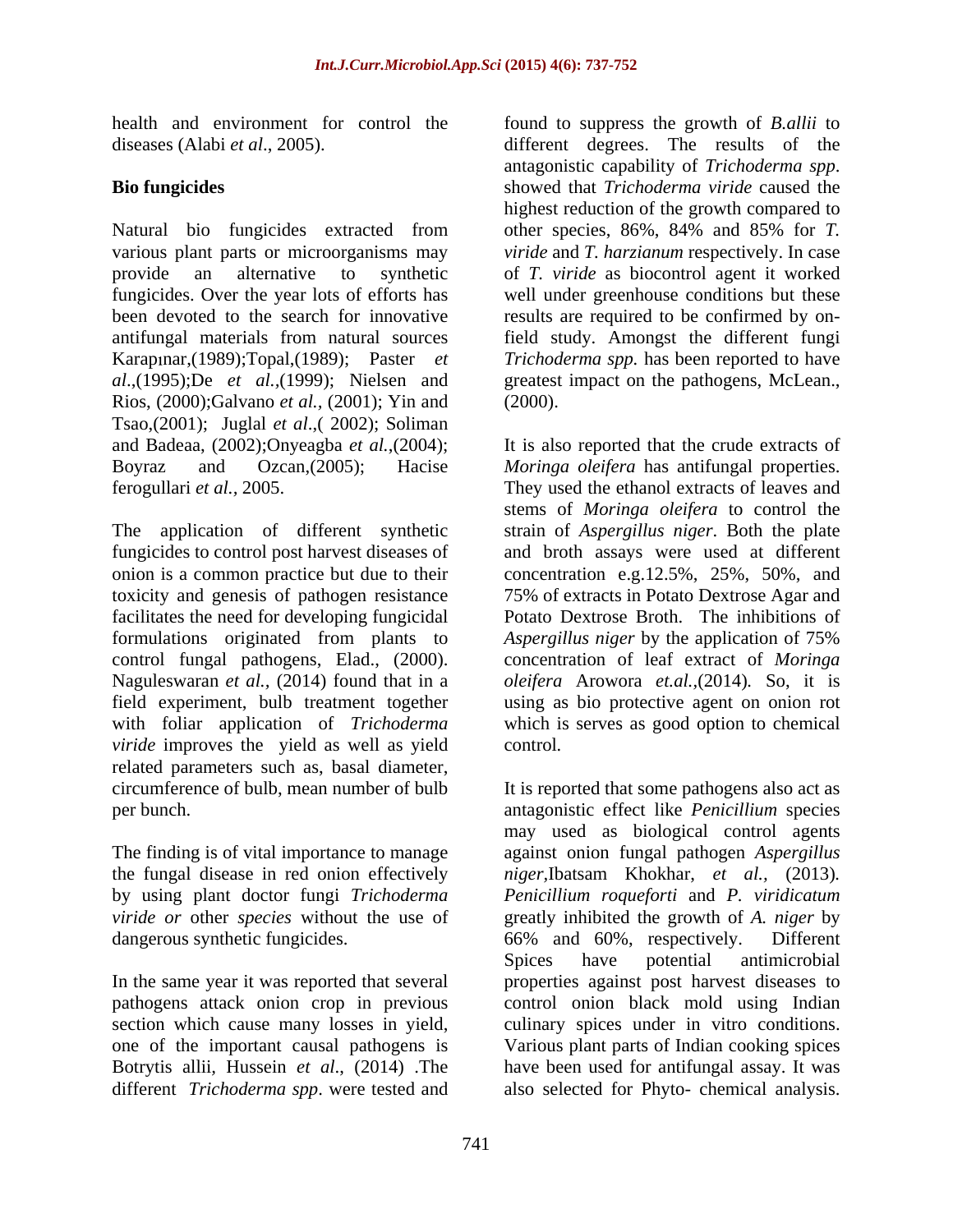First round antifungal screening exposed that among fourteen spices tested, cinnamon, clove, pepper, cardamom star

Different concentrations of the extracts inhibit post harvest diseases of fruits and ranging from 15 to 120 mg/ml were vegetables. Different types of Nanoparticles prepared and minimum inhibitory are reaching by the researchers to get the concentration (MIC) values were determined better result and take place the synthetic considerable inhibitory action was found at 15mg/ml concentration for cinnamon and clove. Stone flower at 30mg/ml was able to inhibit the pathogen and moderate inhibition

species fourteen *Penicillium* species were inhibition of growth and aflatoxin isolates showed very high antagonistic effect

Few Researchers investigated the phyto- combination of nano particles of silver and chemical profile and effects of Plumeria latex against the postharvest fungal increase antifungal effectiveness of pathogens of sweet oranges. Post harvest fungal diseases of oranges such as *Aspergillus niger, A. fumigatus, A. terreus,* effect of the extracts recorded the important antimicrobial property of silver *digitatum* by the petroleum ether extract. and silver impending antifungal properties followed by epidermidis, Staphylococcus aureus, *P. rubra* after five days of incubation period.

## **Novel preventive measures**

anise and stone flower were exhibited alternative options for synthetic fungicides. inhibitory activity against the black mold. In a novel approach researchers reported that Newer options are to be developed to find nanoparticles has the potential abilities to fungicides.

# **Silver nanoparticles**

was found in cardamom Sibi *et al*., (2013). Othman *et al.,*(2014) observed the effects of From the rhizosphere of different plants through *Aspergillus terreus* (KC462061) for isolated to explore the antifungal effect of production by five isolates of *A. flavus.* The *Penicillium* species against onion black rot results showed that all five *A. flavus isolates* pathogen *Aspergillus niger* Ibatsam *et al.,* were inhibited by different concentrations of (2013).After study it was found that these silver nanoparticles but the most excellent on the growth of *Aspergillus niger* significantly. Ag NPs inhibited the growth mycelium .*P. viridicatum* greatly inhibited of *A. flavus* by disturbing cellular functions the growth of *A.niger* by 66% and 60% respectively. It was also found that AgNPs cause decrease in spores number, *Penicillium* species completely overgrew the abnormality and hypertrophy, these special of *A.niger* colony. effects lead to destroyed and damaged of silver nanoparticles (AgNps) biosynthed inhibition of growth and aflatoxin inhibition by 150 ppm with different which caused deformation in fungal hyphae. spores. Gajbhiye *et al*. (2009) revealed that antifungal agents like fluconazole increase antifungal effectiveness of disinfectants.

*Penicillium digitatum and Rhizopus arrhizus* synthesis of silver nanoparticles (AgNps) were tested aligned with various extracts of emerges as an eco-friendly and sustainable Plumeria latex,Sibi *et al.,* (2012). Antifungal approach. San *et al.,* (2013) reported the inhibitory activity in opposition to nanoparticles synthesised through reduction *Aspergillus terreus* and *Penicillium*  with mycelia and culture of *Schizo phylum* Being for the most part effective on all activities of silver nanoparticles are tested species, *Plumeria obtusa* was create to have against *Aspergillus niger, Staphylococcus*  The function of microorganisms in the antimicrobial property of silver nitrate. The antimicrobial *epidermidis, Staphylococcus aureus,*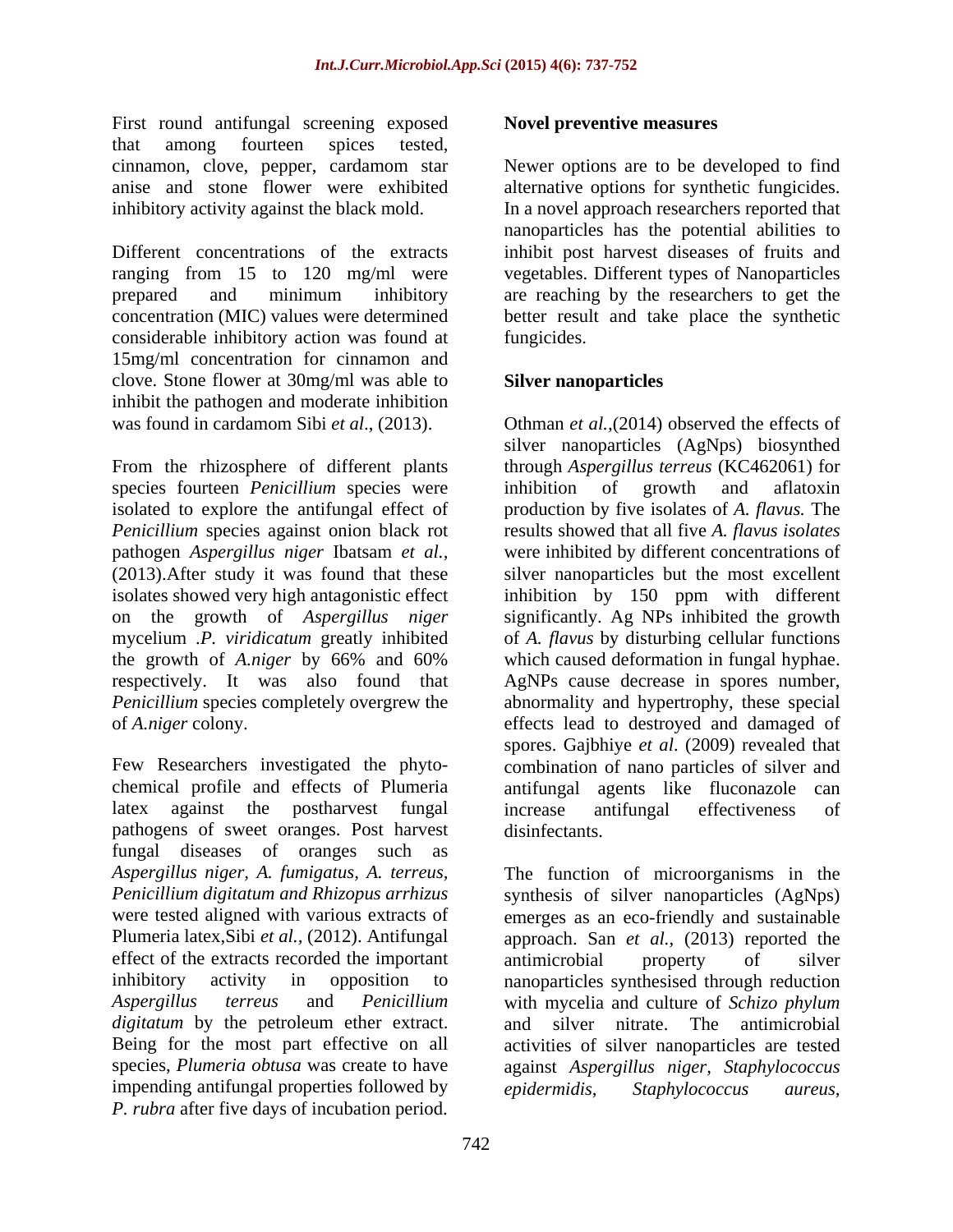synthesised by interaction silver nitrate with

In the same year, Khadri *et al.,*(2013) develop potential anti-microbial particles of silver nanoparticles by green synthesis an eco-friendly approach to conventional chemical synthesis. The enzymatic Copper nanoparticles have been reported an mechanism of the olive seeds has been important role in pathogen inhibition, Prachi subjected to generate silver nanoparticles *et al.,* (2014). It is reported that antifungal and test the efficacy as antifungal agents activity of copper nanoparticles against before characterizing physical properties using FTIR, UV-Vis and TEM analysis. <br>activity of bavistin increases in combination Silver nano particles were proven to inhibit<br>the growth and development of mycelia of the growth and development of mycelia of *oxysporium.* In the same year the antifungal *Aspergillus niger.* activity of silver (AgNPs), copper (CuNPs)

The antifungal activity of composite films, Ag nanoparticles (NP) and pullulan *cinera* and *Alternaria alternata,* Sahar (*et*  against *Aspergillus niger*. These new materials were prepared as transparent cast interruption of the spores' cells of *A*. It fungal hyphae. They assessed the *niger* was probed for the first time by means

Lamsal *et al*., (2011) reported the effect of and silver nanoparticles were applied at pathogenic fungal species, Fusarium in the field conditions. The application of be concentration dependent, Ramy et al., 100 ppm concentration of silver (2013) Hence, maximal inhibition of

*Escherichia coli,* and *Candida albicans*. conidial germination as well as the growth<br>Results showed that silver nanoparticles of fungal hyphae in comparison to control mycelia fungus, when treated with *Staphylococcus aureus* and silver attack before disease outbreak on the plants. nanoparticles synthesised by interaction of The application of silver nanoparticles in the silver nitrate and culture supernatant treated liquid formulation is found to have with *Staphylococcus epidermidis*, gave the inhibiting affect at a concentration of 7 ppm largest inhibition area. against the White Rot of green onion conidial germination as well as the growth of fungal hyphae in comparison to control under *in vitro* conditions and under the field conditions showed inhibition of fungal *Sclerotium cepivorum* (Jin-Hee Jung.,( 2010).

# **Copper nanoparticles**

*Fusarium oxysporium* and found antifungal activity of bavistin increases in combination with CuNPs in the cases of *Fusarium* and silver/copper (Ag/CuNPs) nanoparticles against two plant pathogenic fungi *Botrytis al.,2014*).

films (66 74 m thickness) from Ag Metal nanoparticles were applied at different hydrosols containing the polysaccharide concentrations to determine antifungal Pinto *et al.,*(2012).Fungal growth inhibition activities *in vitro.* The application of 15 mg was observed in the incidence of such silver  $L^{-1}$  concentration of silver nanoparticles nanocomposite films. Moreover, gave maximum inhibition of the growth of of scanning electron microscopy (SEM). copper nanoparticles. Microscopic study silver nanoparticles against pepper reported the antifungal efficiency of Zinc anthracnose under different concentrations oxide nanoparticles (ZnO NPs) against two different concentrations to determine the *in oxysporum* and *Penicillium expansum*. The *vitro* antifungal effects and simultaneously antifungal activity of ZnO NPs was found to nanoparticles created maximum inhibition of Mycelial growth corresponded to the highestfungal hyphae. They assessed the effectiveness of combining the silver and revealed that nanoparticles caused a damage effect on conidia and fungal hyphae. It was pathogenic fungal species, *Fusarium*  be concentration dependent, Ramy *et al*., (2013) .Hence, maximal inhibition of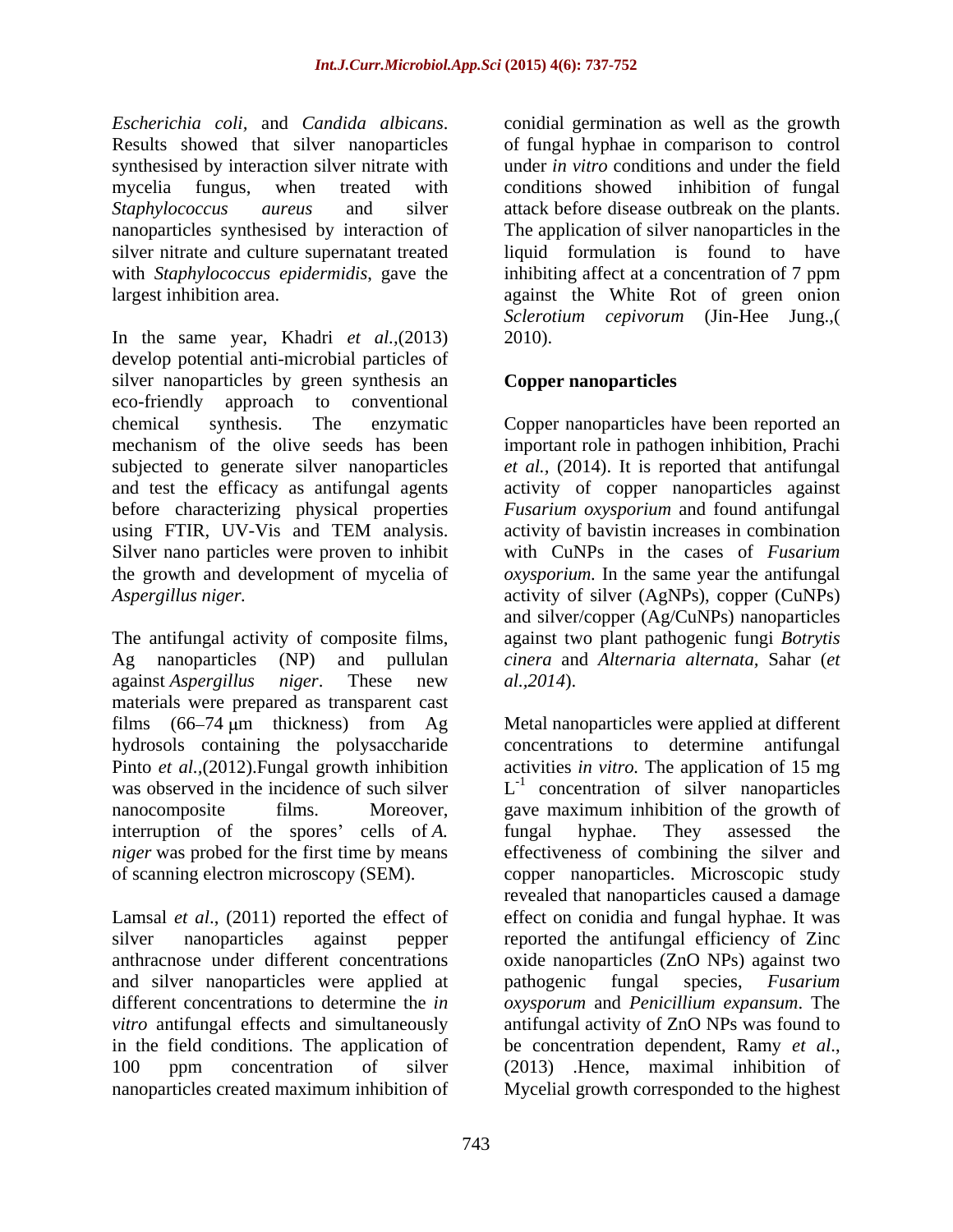experimental concentration (12 mg  $L^{-1}$ ), nanoparticles (ZnO NPs) against two strains where 77 and 100% growth inhibition was of plant pathogenic fungi Aspergillus

Massalimov *et al.,* (2013) investigated the Sulphur nanoparticles (NPs) via a liquid synthesis method with the particles size in the range of 50-80 nm in spherical shape. A comparative study of elemental and nano sulphur was done against the inhibition of Aspergillus *niger*. The results showed that nano sulphur is more effective against<br>Aspergillus niger than its elemental form.

Srinivasan *et al.,* (2015) investigated the antifungal performance of Zinc oxide nanoparticles against *Aspergillus nigar and Aspergillus flavus*. The pure zinc oxide nanoparticles were found to be efficient found concentration dependent. Wani et fungicide against *Aspergillus niger* but the were active against *Aspergillus flavus.* The zone of Inhibition diameter value of aluminium doped zinc oxide against *Aspergillus flavus* was found maximum 13 mm for 100µg/ml whereas the zone of Inhibition diameter value of pure zinc oxide against *Aspergillus nigar* was found

Navale *et al.,* (2015) investigated the antimicrobial activities of Zinc oxide

observed for *F. oxysporum* and *P.*  flavus and *Aspergillus fumigatus*. These *expansum*, respectively. antimicrobial data indicates that the ZnO Sulphur and Zinc oxide nanoparticles in the presence of 100 µg/mL NPs. Singh *et* antifungal effect of micron and nano scale antifungal activity against selected strains of form of sulphur against two types of bacteria and fungus as compared to that of pathogenic Schutte fungi. The antifungal conventional zinc oxide particles. ZnO NPs effects of sulphur particles in field have been claimed to have pronounced experiment and sabouraud medium have antimicrobial activities than large particles. been studied. It was found that in all cases of Antimicrobial/antifungal potential of ZnO laboratory as well as field experiment, on five pathogens (*Escherichia coli,* antifungal activity of nano sized sulphur *Staphylococcus aureus, Bacillus subtilis,* with an average particle size of 25 nm, 5-10 *Aspergillus niger and Candida albicans*) times higher than the sulphur micron with an and the influence of particles size of these average particle size of 8 microns. inorganic powders on its antimicrobial Choudhury *et al*., (2010) synthesizes /antifungal efficacy were considered in the of plant pathogenic fungi NPs (Size 20-25 nm) are potentially active *al*., (2013) Claimed that zinc oxide nanoparticles do have strong good present study.

*Aspergillus niger* than its elemental form. zone of inhibition of mycelial growth aluminium droped zinc oxide nanoparticles nanoparticles of magnesium, Iron and zinc. maximum 11 mm for100µg/ml. germination of all the test fungi was Yehia *et al.,* (2013) investigated the antifungal effectiveness of Zinc oxide nanoparticles (ZnO NPs) against two pathogenic fungal species, *Fusarium oxysporum* and *P. expansum*. The maximal corresponded to the highest experimental concentration  $(12mgL^{-1})$ , where 77 and  $\frac{1}{1}$  where 77 and ), where 77 and 100% growth inhibition was observed for *F. oxysporum and P. expansum,* respectively. The antifungal activity of ZnO NPs was found concentration dependent.Wani *et al*.,(2012) studied the antifungal activity of It had been investigated under in-vitro conditions and was found that all the nanoparticles at different concentrations brought about significant inhibition in the germination of spores of *Aspergillus niger, Penicillium notatum,* and *Nigrospora oryzae* Berk. However, the highest inhibition in the observed at higher concentrations followed by lower concentrations of nanoparticles.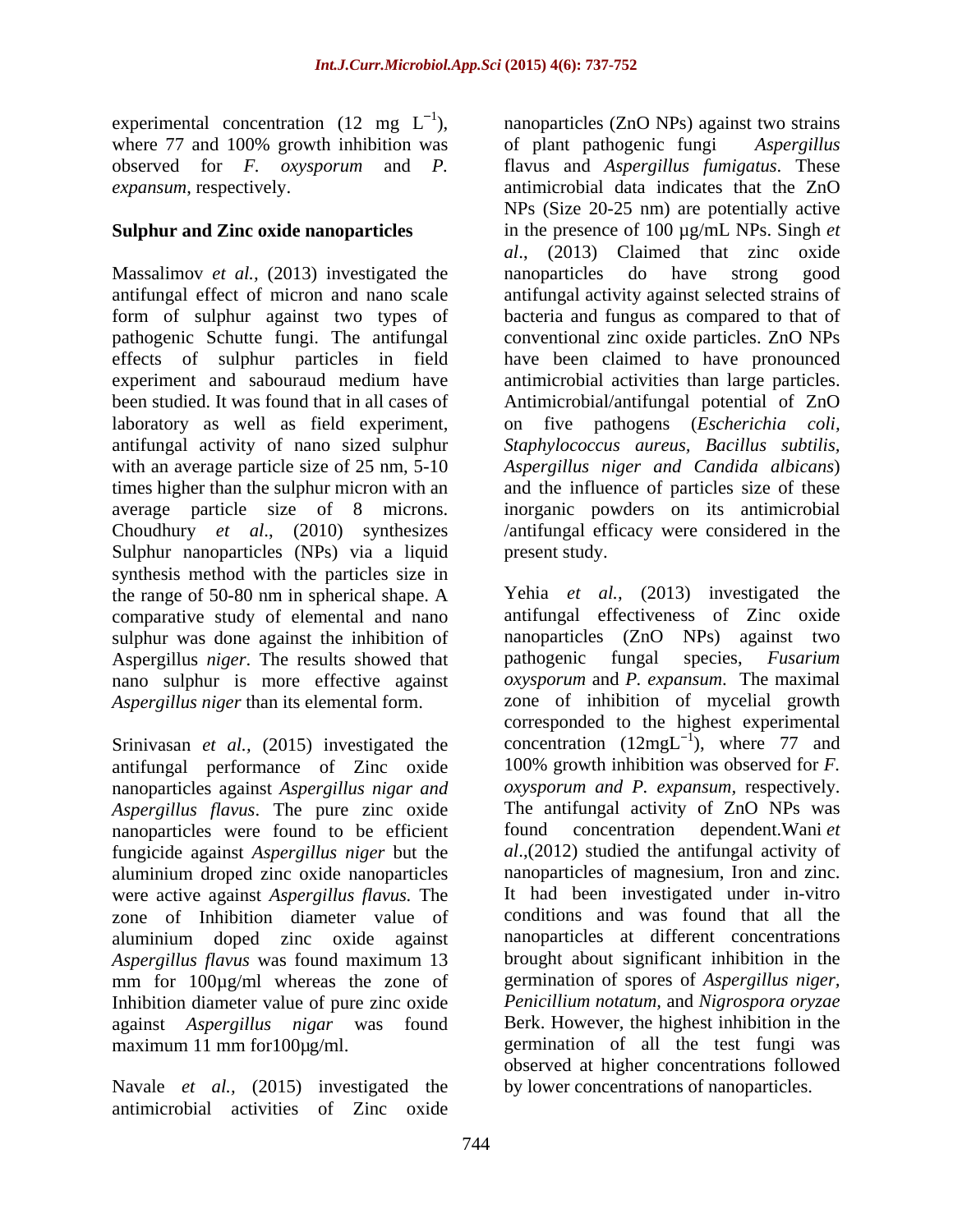**Table.1** Different factors impacting the post harvest losses in onion

| <b>Physiological activity</b> | <b>Biochemical activity</b> | <b>Microbial invasion</b> |
|-------------------------------|-----------------------------|---------------------------|
| Transpiration                 | 1. Enzymatic                | 1.Fungi                   |
| Respiration                   | 2. Softeninf of tissues     | 2. Bacteria               |
| Senescence                    |                             |                           |
| sprouting                     |                             |                           |

**Table.2** Source: Onion disease Guide- Seminis® is a registered trademark of Seminis Vegetable Seeds. Inc. ©2012 Seminis Vegetable Seeds, Inc.

|            | Sl No.   Name of disease    | <b>Causal agents</b>                                     | <b>Distribution</b>                                                                               |
|------------|-----------------------------|----------------------------------------------------------|---------------------------------------------------------------------------------------------------|
|            | <b>Basal Rot</b>            | Fusarium oxysporum f. sp. cepae                          | Worldwide                                                                                         |
|            | <b>Black Mold</b>           | Aspergillus niger                                        | Worldwide                                                                                         |
|            | <b>Black Stalk Rot</b>      | Stemphylium botryosum                                    | Worldwide                                                                                         |
|            | <b>Blue Mold Rot</b>        | Penicillium species                                      | Worldwide                                                                                         |
|            | <b>Botrytis Brown Stain</b> | Botrytis cinerea                                         | North America and Europe                                                                          |
|            | <b>Botrytis Leaf Blight</b> | <b>Botrytis squamosa</b>                                 | North America and Europe                                                                          |
|            | Damping-Off                 | Fusarium species, Pythium species,<br>Rhizoctonia solani | Worldwide                                                                                         |
|            | Downy Mildew                | Peronospora destructor                                   | Disease occurs worldwide in temperate<br>and cool growing regions                                 |
|            | Leaf Blotch                 | Cladosporium allii-cepa                                  | <b>British Isles and Canada</b>                                                                   |
| 10.        | Neck Rot                    | Botrytis allii                                           | Worldwide                                                                                         |
| 11.        | <b>Bulb</b> Rot             | Phytophthora Neck And <i>Phytophthora nicotianae</i>     | Brazil and Taiwan                                                                                 |
| 12.        | Pink Root                   | Phoma terrestris                                         | Worldwide                                                                                         |
| 13.        | Powdery Mildew              | Leveillula taurica                                       | Brazil, Israel, Italy, Turkey and USA                                                             |
| 14.        | Purple Blotch               | Alternaria porri                                         | Worldwide                                                                                         |
| 15.        | Rust                        | Puccinia allii                                           | Disease occurs worldwide in temperate<br>and cool growing regions.                                |
| 16.        | Smudge                      | Colletotrichum circinans                                 | Worldwide                                                                                         |
| 17.        | Smut                        | Urocystis colchici,                                      | Worldwide                                                                                         |
| 18.        | Southern Blight             | Sclerotium rolfsii                                       | Worldwide                                                                                         |
| <b>19.</b> | Stemphylium Leaf<br>Blight  | Stemphylium vesicarium                                   | India and USA, however, the pathogen<br>may occur in other onion growing<br>regions of the world. |
| 20.        | Twister                     | Colletotrichum gloeosporioides                           | Worldwide, although only of<br>significance in tropical and sub-tropical<br>regions.              |
| 21.        | White Rot                   | $\overline{\mathcal{S}}$ <i>clerotium cepivorum</i>      | Worldwide                                                                                         |
| 22.        | White Tip                   | Phytophthora porri                                       | Worldwide                                                                                         |
| 23.        | <b>Yeast Soft Rot</b>       | Kluyveromyces marxianus var.<br>Marxianus                | <b>USA</b>                                                                                        |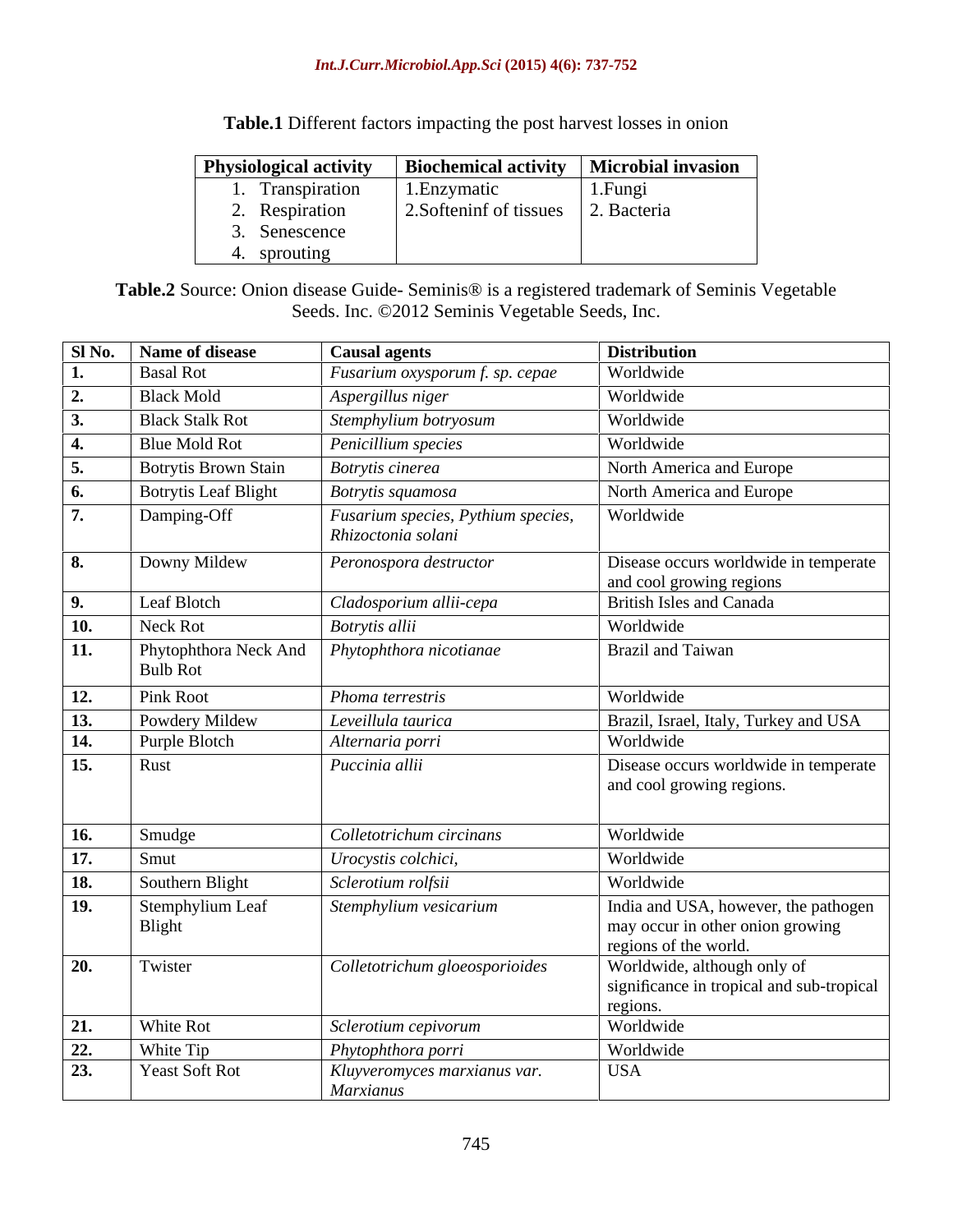

**Fig.1** Production of Onion and area under cultivation in world (Source: Indian Horticulture Data base, 2013)

**Fig.2** Production of Onion and area under cultivation in India (Source: Horticulture Statistics Division, D/o Agriculture & Cooperation, 2013)



The Nano-MgO at highest concentration *al*., (2011).The growth of conidiophores and was found most effective in reducing the conidia of *P. expansum* are prevented by spore germination followed by Nano-FeO ZnONPs ultimately leading to the death of and Nano-ZnO at the same concentration fungal pathogen. Nanoparticles have the respectively. Zinc oxide nanoparticles (ZnO important role in controlling the diverse post  $NPs$ ) at the concentration greater than 3 moll-<br> $\frac{1}{1}$  are reported to have significant ortifineal are trying to find out diverse paperwiseles are reported to have significant antifungal activity against the two post harvest fungal for specific post harvest diseases of onion pathogens i.e. *Botrytis cinera and Penicillium expansum* during storage, Lili *et* 

are trying to find out diverse nanoparticles and vegetables crop.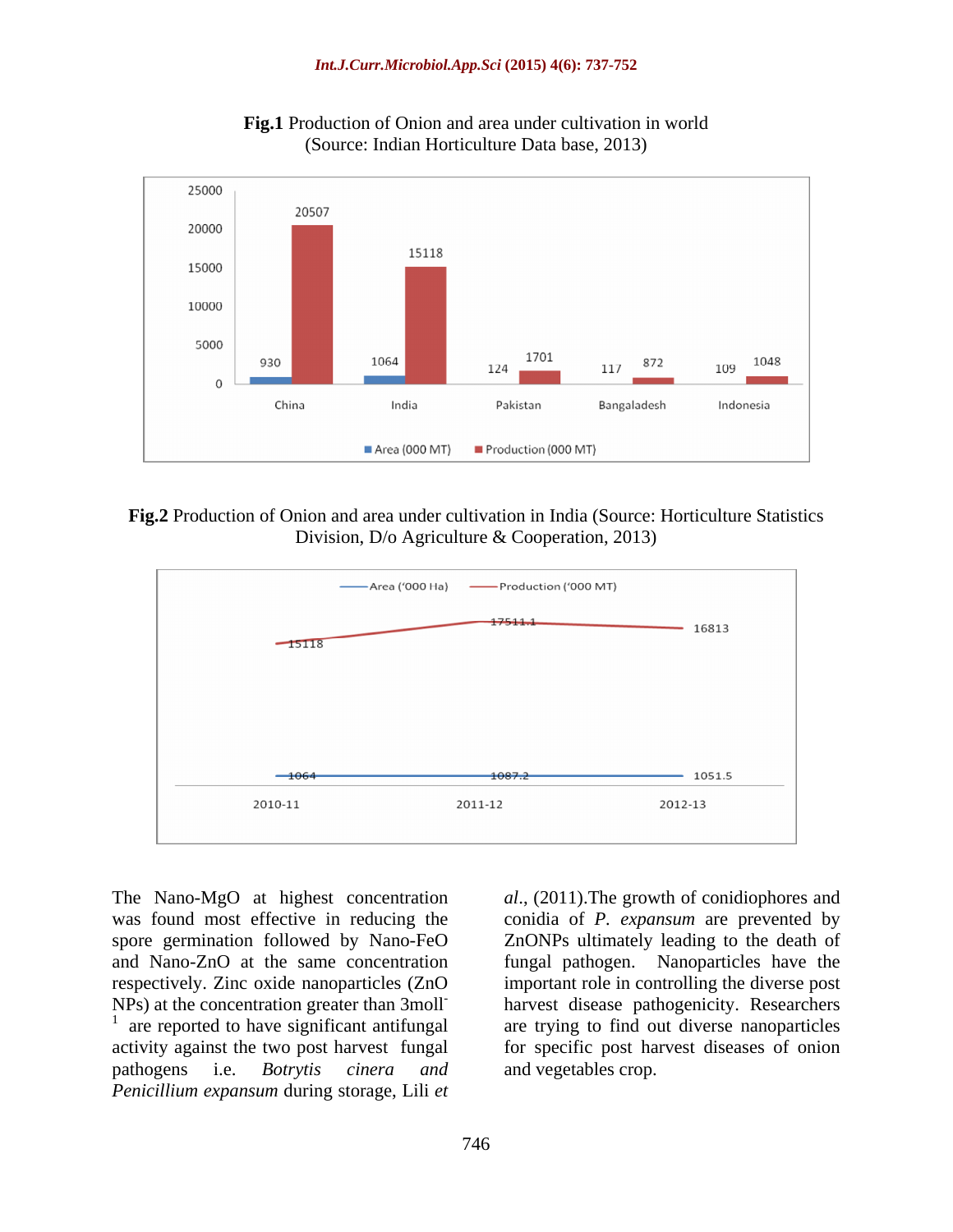Now days some of the knowledge gaps are pathogens successfully. Nanotechnology present which were identified during this could also impart in developing ecoreview and there is urgent need for further friendly, sustainable methodology to research are as follows: mitigate post-harvest losses in onion.

- 1. Limited knowledge is available on application of bio fungicide in Indian
- 2. Only *in vitro* results are available and
- limits the understanding bio fungicides and plant based bio- products for  $-2(4):12$
- 
- harvest diseases of onion.

There is tremendous need for developing environmentally friendly fungicidal the control of neck rots diseases formulations against the fungal pathogens worldwide to cope up with the toxic residual storage. Agricultural Research impacts of traditional synthetic fungicides on the human health. Diverse techniques for the identification of fungal pathogens must be developed so, as to target the pathogen ailing the Onion bulbs at post-harvest phase. Various fungicidal formulations should be Thesis, used especially the bio-fungicidal crops Tamilnadu agriculture used especially the bio-fungicidal crops, Tamilnadu agriculture<br>formulations to prevent any type of health provident combators of the combators hazard to the consumers. The prevailing present challenge is to develop strategies to identify location and region based Pathology, S. K. University of ecotypes/pathotype sustaining at different geographical locations and accordingly the ways to tackle the post-harvest rotting and

**Knowledge gaps Example 2 Conserverse in the could be managed by formulating the Knowledge gaps** bio fungicides targeting the region prevalent friendly, sustainable methodology to

## **References**

- farmers. A. H. Wani, M. Amin, M. Shahnaz and M. it is not used by the farmers on large and the contract of the particles of  $M_{\rm g}$ , i.e. the contract of  $\alpha$  and  $\alpha$  and  $\alpha$  and  $\alpha$  and  $\alpha$  and  $\alpha$  and  $\alpha$  and  $\alpha$  and  $\alpha$  and  $\alpha$  and  $\alpha$  and  $\alpha$  and  $\alpha$  an scale. The international and Iournal of 3. Lack of long-term post harvest studies A. Shah 2012, Antimycotic Activity of Nanoparticles of MgO, FeO and ZnO on some Pathogenic Fungi. International Journal of Manufacturing, Materials, and Mechanical Engineering (IJMMME) -2(4):12
- commercial use. Alabi, D., I Oyero and N. Amusa, 2005, 4. No standard application rate of bio<br> *Vernonia amygalina* (L.), fungicide for post harvest diseases<br>Bryophyllum pinnantus Kurz management on onion to get **Ocimum** gratissimum (Closium) L. maximum significant positive results and Eucalyptna globules (Caliptos) is available. Labill water extracts on cowpea and 5. Farmers have faith only on the use of the cowpea seedling pathogens in Ago-<br>Iwoye, South Western Nigeria. synthetic fungicide for controlling post<br>World Journal of Agricultural Fungitoxic and phytotoxic effect of *Vernonia amygdalina* (L.), Bryophyllum pinnantus Kurz Ocimum gratissimum (Closium) L. cowpea seedling pathogens in Ago-Iwoye, South Western Nigeria. World Journal of Agricultural Sciences, pp: 1.
	- Ali, A.A., *et al,* 1979, Effect of some cultural practices and chemicals on caused by *Botrytis allii* during storage. Agricultural Research Review, 52(2): 103-104.
	- Anbukkasari, V. 2010, Studies on pre and post harvest treatments for extending shelf life of onion (*Allium cepa* L.var aggregatum don).cv Co on 5. Ph.D. department of vegetable crops, Tamilnadu agriculture university, Coimbatore.
	- Anonymous, 2001. Annual progress report for kharif, 1998, Division of Plant Agriculture Science and Technology (Kashmir), 34 pp.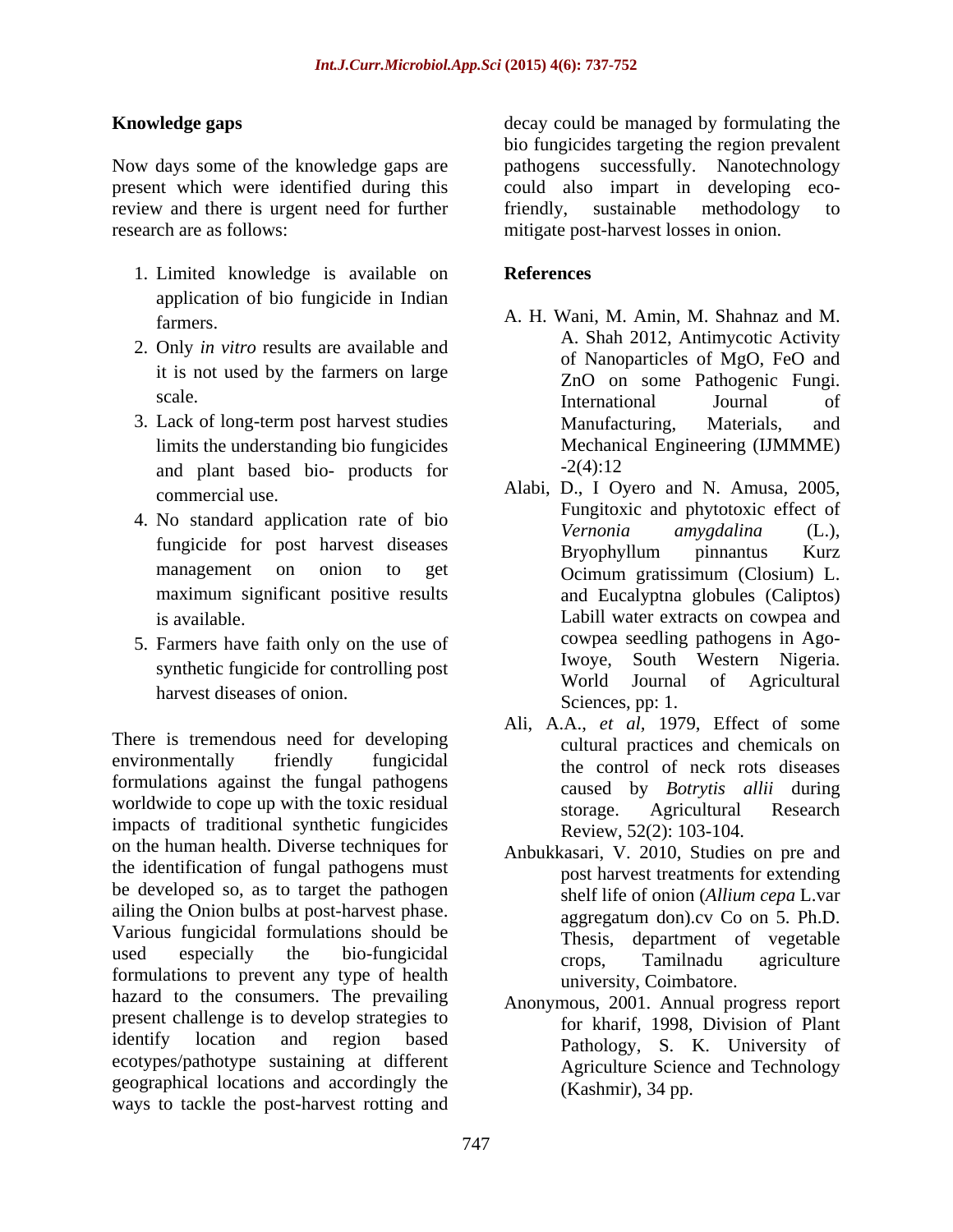- 
- 
- Belmont RM, Carjaval M, 1998, Control of *Aspergillus flavus* in maize with components. J. Food Prot. 61:616-
- 
- Boyraz N, Özcan M 2005, Antifungal effect
- KE,Smith JE, Kell B and Irvine, H.
- Chan Yen San and Mashitah Mat Don.,
- 
- and Economic Change.Competition
- Anonymous, 2009, National Horticultural Currah, L. and F.J. Proctor.,1990, Onion in Research and Development tropical region. Bulletin no.35, Foundation (NHRDF), Nasik- Newsletter, XXIX (4). Chatham, Maritime, Kent, UK, 79p. Natural Resources Institute,
- Arowora K.A. and Adetunji C.O 2014, Elad, Y., 2000, Biological control of foliar Antifungal effects of crude extracts pathogens by means of *Trichoderma*  of Moring oleifera on *Aspergillus niger* v. Tieghem associated with *harzianum* and potential modes of action. Crop Protection, 19: 709.
	- post harvest rot of onion bulb. SMU FAO. Onion Production. Food and medical journal 1(2) 2014-223. Agriculture Organization (FAO) of FAO. Onion Production. Food and the United Nations, FAOSTAT. 2012,<http://faostat.fao.org>.
- plant essential oils and their Gajbhiye M., Kesharwani J., Ingle A., Gade 619. synthesis of silver nanoparticles and Bose, T.K., *et al.*, 2003, *Vegetable Crops*. their activity against pathogenic Naya Udyog Publisher, Kolkata, 3: fungi in combination with 68-69. fluconazole. Nanomedicine 5, 382 A., Rai M., 2009, Fungus-mediated their activity against pathogenic fungi in combination with 386.
- of some spice hydrosols. Fitoterapia. Galvano F,Piva A, Ritieni A,Galvano G., 76: 661- 665. 2001,Dietary strategies to counteract Candlish AAG,Pearson SM,Aidoo the effects of mycotoxin: Rev. J. Food Protect. 64:10-131.
	- 2001, A survey of ethnic foods for Galvano, F., Piva, A., Ritieni, A., and microbial quality and aflatoxin Galvano, G.,2001, Dietary strategies content. Food Addit Contaminants. 18: 129-136. mycotoxin: Rev. Journal of Food to counteract the effects of Protection 64:10-31.
	- 2013, Biosynthesis of Silver Garcia, J.L., Lopez, M.T., Perera, E.T., nanoparticles from *Schizophyllum* Commune and In-vitro Antibacterial 1997, Investigations on chemical and Antifungal Activity Studies. control during storage of onion Journal of Physical Science, 24 (2): bulbs. Agrotecnia-de -Cuba, 27(1):  $83 - 96$   $8 - 10$ . Berkmunn, H. and Gonzalez, L.A., 8-10.
- Chavan, V.B., T.F. D'Souza, S.B. Kokate Govinda R Navale, Thripuranthaka M, and D.M. Sawant.,1992, Efficacy of Dattatray J Late and Sandip S chemicals in restricting onion bulb Shinde.,2015, Antimicrobial Activity rots in storage. Maharashtra Journal of Horticulture. 6(2): 92-94. Chengappa, P.G., Manjunatha, A.V., Vikas Dimble, Khalil shah., 2012, of ZnO Nanoparticles against Pathogenic Bacteria and Fungi. JSM Nanotechnology & Nanomedicine. 3(1): 1033.
	- Competitive Assessment of Onion Grinstein A, Elad Y, Temkin GN, Rivan Y, Markets in India. Institute For Social Frankel H., 1992, Reduced volume Commission of India.1-86. application of fungicides for the control of onion rots. Phytoparasitica; 20: 293-300.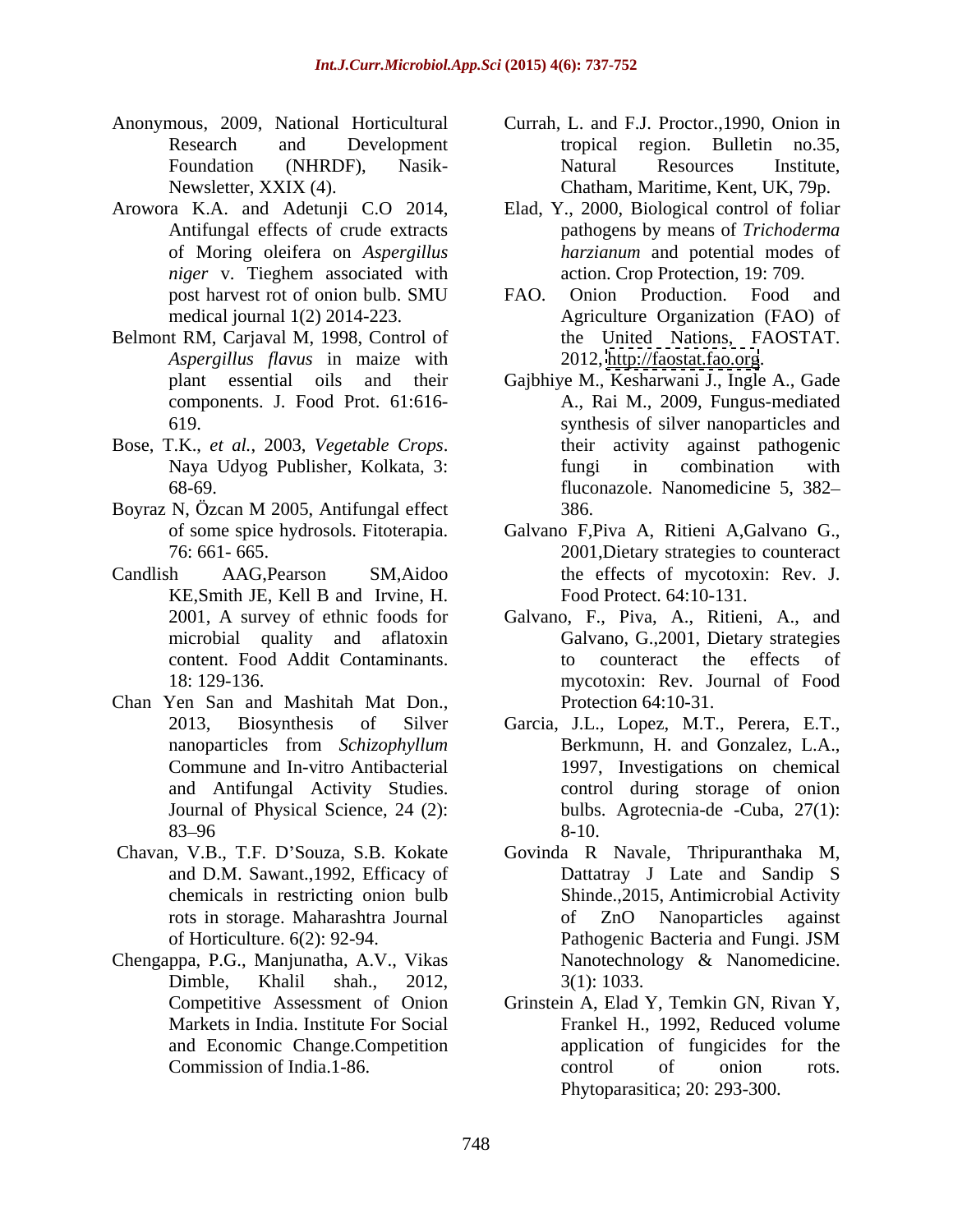- Gupta, R.P.and Verma, L.R., 2002, Problem Caused by Sclerotium cepivorum. of diseases during storage in onion publishers, Ludhiana.
- 
- 
- 
- Hussain,F.N., Abd-Elrazik, F.A., Darweish of storage diseases of onion and their
- 
- Jin-Hee Jung, Sang-Woo Kim, Ji-Seon Min, Nano-Silver Liquid against the

Caused by Sclerotium cepivorum. Mycobiology.38 (1): 39–45.

- and garlic and their strategic Juglal S, Govinden R, Odhav B., 2002, management. In implication of plant Spice oils for the control of co diseases on produce quality occurring mycotoxin producing (Eds.singh, D.P.).Pp.55-62.kalyani fungi.J. Food Protection. 65: 683 occurring mycotoxin producing 687.
- Habeeb khadri, Mohammad alzohairy, Kabir Lamsal, Sang Woo Kim, Jin Hee Avilala janardhan, Arthala Praveen Jung, Yun Seok Kim, Kyong Su Kim Kumar and Golla Narasimha., 2013, and Youn Su Lee., 2011, Application Green Synthesis of Silver of Silver nanoparticles for the Nanoparticles with High Fungicidal control of *Colletotrichum Species* In Activity from Olive Seed Extract. The vitro and Pepper Anthracnose Advances in Nanoparticles. 2: 241- Disease in Field. Microbiology 246. 39(3): 194-199. vitro and Pepper Anthracnose
- Haciseferogulları H, Özcan M, Demir F, Karapınar M., 1989, Inhibition effects of Calisin S., 2005, Some nutritional and some spice agents on aflatoxi-genic technological properties of garlic mould growths. International Food (*Allium sativum* L.). J. Food Eng. 68: Symposium.4-6 April, Bursa Turkey, 463- 469. Proc. Book.129- 137.
- Hayden NJ, Maude RB, Proctor FJ., 1994, Kukanoor, 2005, Post-harvest studies in Studies on the biology of black onion Cv.N-53. PhD. University of mould (*Aspergillus niger*) on Agriculture sciences, Dhawan.
	- temperate and tropical onions. 1. A Lili He, Yang Liu, Azlin Mustapha and comparison of sources of the disease Mengshi Lin., 2011, Antifungal in temperate and tropical field crops. activity of zinc oxide nanoparticles Plant Path; 43: 562-569. against Botrytis cinerea and arj, and Rushdi, M.H.,1977, Survey against *Botrytis cinerea* and *Penicillium expansum.* Microbiological Research.166  $(3):207-215.$
- incidents in upper M. R. Al Othman, A. R. M. Abd El Aziza, Egypt.J.phytopath9:15. M. A. Mahmoud, S. A. Eifan, M. S. Ibatsam Khokhar, Muhammad Saleem Haider, Irum Mukhtar, Sobia Mushtaq., 2013, Biological control as Antifungal and antiaflatoxin B1 of *Aspergillus niger* the cause of Black-rot disease of (*Allium cepa* L).Onion by Penicillium species. Bio structures. 9(1)151 – 157. El Shikh, M. Majrashi.,2014, Application of Silver nanoparticles Produced by *Aspergillus Flavus*. Digest Journal of Nanomaterials and Bio structures.  $9(1)151 - 157$ .
	- Journal of Agrobiology 29(1): 23 M.A.M. Hussein, M.H.A. Hassan and 28. K.A.M. Abo-Elyousr., 2014, Young-Jae Kim, Kabir Lamsal and by Trichoderma viride on Onion Kyoung Su Kim., 2010, The Effect of Allium cepa. World Applied K.A.M. Abo-Elyousr., 2014, Biological Control of Botrytis allii Allium cepa. World Applied Sciences Journal 32 (3): 522-526.
	- White Rot of the Green Onion Marziyeh Tolouee, Soheil Alinezhad, Reza Saberi, Ali Eslamifar, Seyed Javad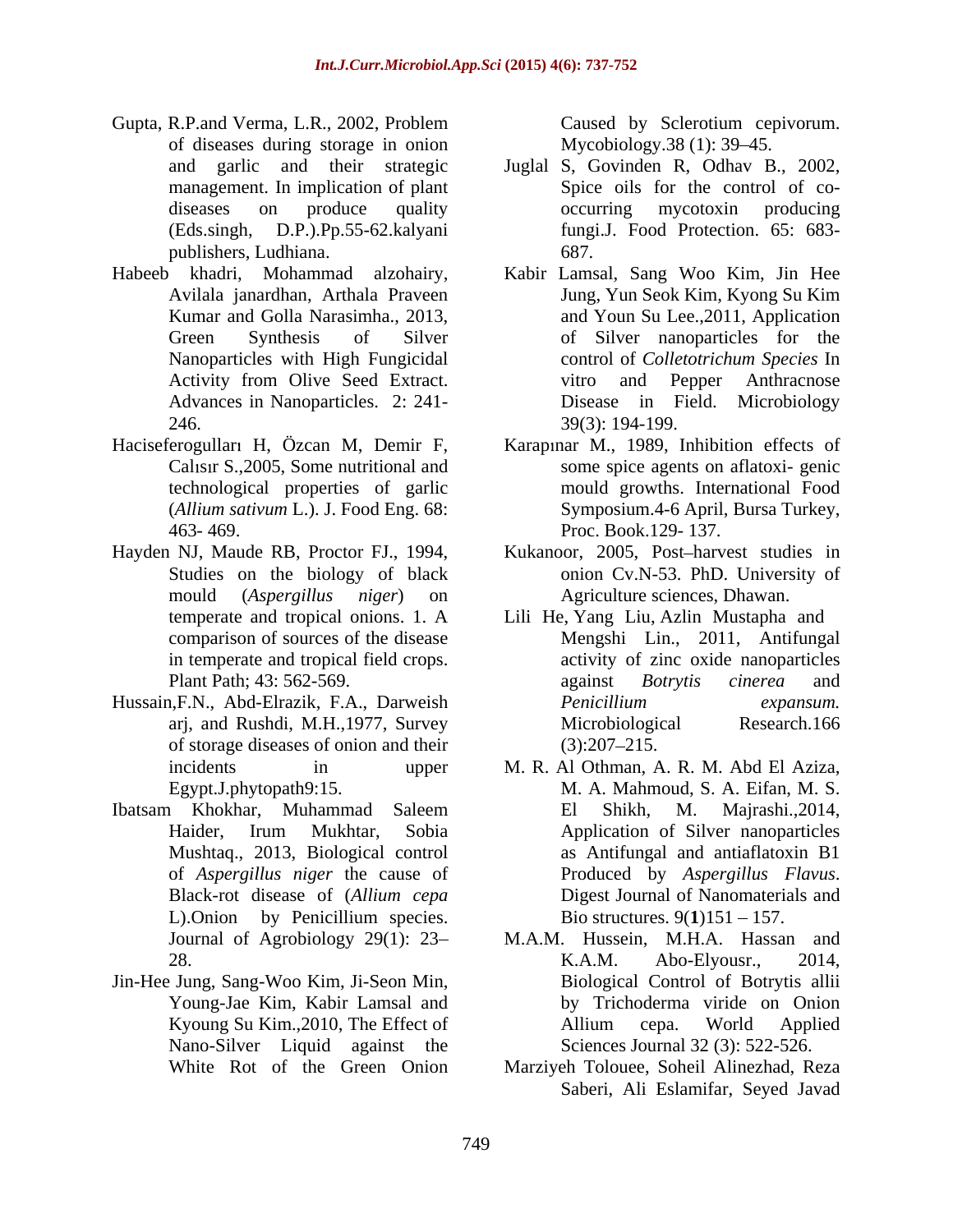Zad, Kamkar Jaimand, Jaleh Taeb, Mohammad Bagher Rezaee, *(Allium sativum* Linn), ginger Masanobu Kawachi, Masoomeh (*Zingiber of icinale* Roscoe) and Shams Ghahfarokhi, Mehdi lime (*Citrus aurantifolia* Linn). Afr. Razzaghi Abyaneh.,2010, Effect of structure of *Aspergillus niger* van

- Massalimov I.A., Zaynitdinova R.M.,  $\& 4$ : 12-15.
- McDonald MR, Jaime MA, Hovius
- McLean, K and A. Stewart, 2000,
- N. Srinivasan, J. C. Kannan and S. Sathees *flavus.* International Journal of
- Nielsen PV, Rios R.,2000, Inhibition of
- Onyeagba RA, Ugbogu OC, Okeke CU, Iroakasi O., 2004, Studies on the

antimicrobial effects of garlic (*Allium sativum* Linn), ginger J.Biotechnol. 3:552-554.

- Matricaria chamomilla L.flower Pandey, U.B., 1989, Problems in postessential oil on the growth and ultra harvest handling of onion and Tieghem. International Journal of by AADF in the field of post-harvest Food Microbiology, 139: 127–133. technology. AADF News Letter, 9(3 current status of research work done  $\&$  4): 12-15.
- Shaynurova A.R. and Mustafin Paster N, Menasherov M, Ravid U, Juven A.G.,2013, The efficacy of Micron B.,1995, Antifungal activity of and nanoscale Sulphur the Schutte oregano and thyme essential oils Fungi. International Journal of applied as fumigants against fungi Sciences.2:27-30. attacking stored grain. J. Food protects. 58:81-85.
- MHY.,2004, Management of Priyanka Singh and Arun Nanda.,2013, diseases of onions and garlic. In Antimicrobial and antifungal Diseases of fruits and vegetables. potential of zinc oxide nanoparticles Eds. Naqvi SAMH. Kluwer in comparison to conventional zinc Academic Publishers. The oxide particles. Journal of Chemical Netherlandspp: 149-200. The contract and Pharmaceutical Research. Antimicrobial and antifungal and Pharmaceutical Research. 5(11):457-463.
- Application strategies for control of Rajapakse, R.G.A.S. and Edirimanna and onion white rot by fungal E.R.S.P., 2002, Management of bulb antagonists. New Zealand Journal of rot of big onion (Allium cepa L.) Crop and Horticultural Science, 28: during storage using fungicides. 115 Annals of the Sri Lanka department rot of big onion (*Allium cepa* L.) of agriculture, 4:319-326.
- kumar., 2015), Antifungal activity of Raju, K., and M.K. Naik., 2007, Effect of pure and aluminium doped zinc oxide nanoparticles against control spoilage during storage. *Aspergillus nigar* and *Aspergillus*  post-harvest treatments of onion to Journal of Food Science Technology, 44(6): 595-599.
- Pharm Tech Research. 7(2): 287- Ramy S. Yehia and Osama F. Ahmed., 290. 2013, In vitro study of the antifungal fungal growth on bread by volatile against Fusarium oxysporum and components from spices and herbs *Penicilium expansum*. African ,and the possible application in Journal of Microbiology Research. active packaging, with special  $7(19)$  1917-1923. efficacy of zinc oxide nanoparticles against *Fusarium oxysporum* and *Penicilium expansum.* African 7(19) 1917-1923.
- emphasis on mustard essential oil. Ranpise, S.A., R.M. Birade, B.T. Patil and Int. J. Food Microbiol. 60:219-229. S.V. Swant., 2001, Factors affecting the storage of onion: A review.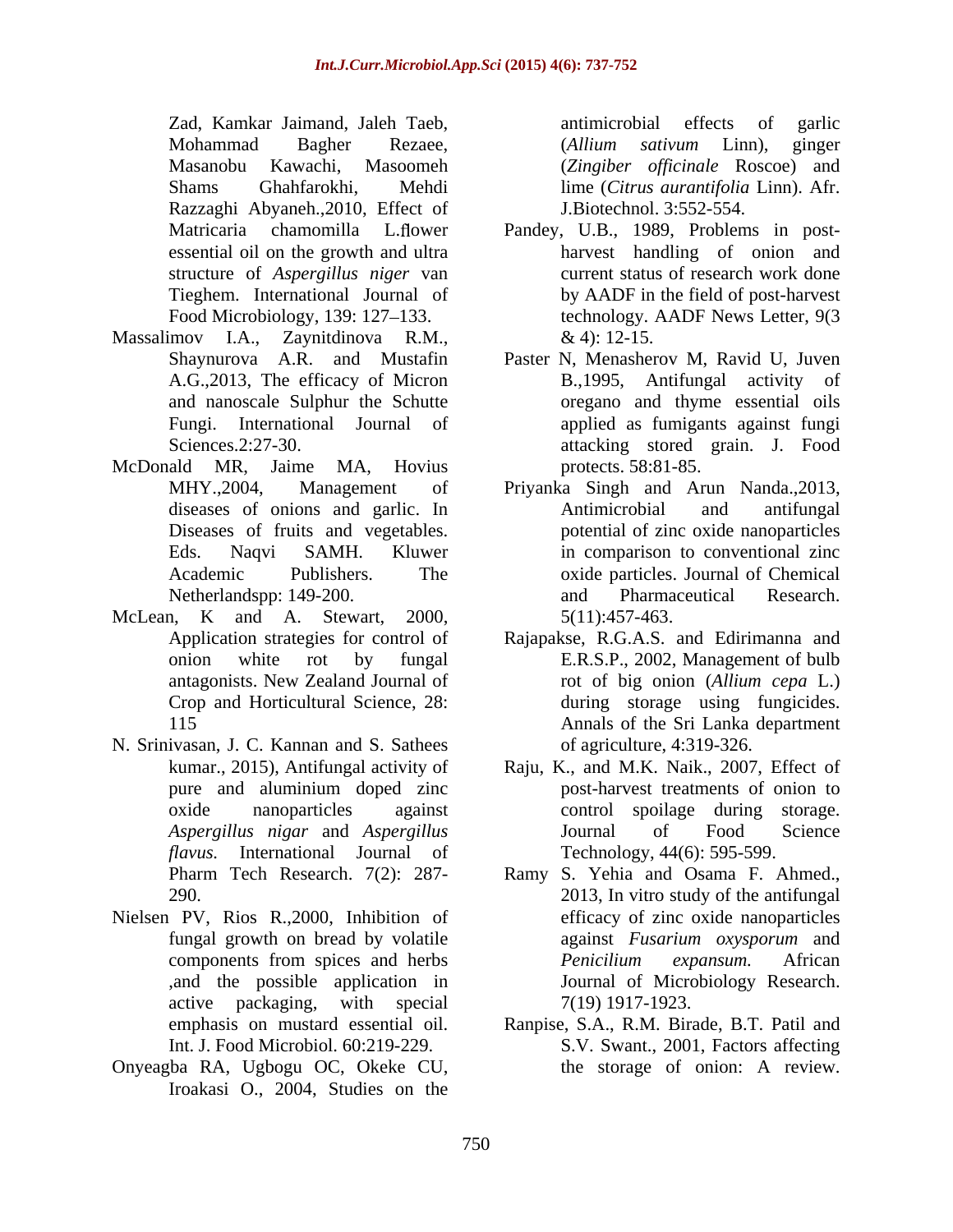1-12. of Physics.154-157.

- Rasooli I, Abyaneh MR., 2004, Inhibitory
- Renu Gupta, MK Khokhar and Ram Lal., 2012, Management of the Black Research 2 (5):613-619
- Trindade.,2012, Antifungal activity
- Sabale, A. and S. Kalebere.,2004, Storage varieties under the influence of pre-<br>Research .6(2): 156-158
- Sahar M Ouda, 2014, Antifungal activity of
- Sahin I, Korukluoglu M., 2000, Mould- Pres,Vipas, Bursa. Pp. 3-122 (In
- Samrat Roy Choudhury, Kishore K. Nair, losses of bulb onion (Allium cepa L) Srivastava, Madhuban Gopal, B. S.

Orissa Journal of Horticulture, 29(1): nanotechnology. American Institute

- effects of thyme oils on growth and Mallesha and K. R. Ravi kumar aflatoxin production by Aspergillus ... 2012, Biological control of parasiticus. Food Control. 15: 479- postharvest fungal pathogens of 483. sweet oranges by Plumeria latex. Sibi G, Apsara V, K. Dhananjaya,H. .,2012, Biological control of Asian Journal of Plant Science and Research 2 (5):613-619
- Mould Disease of Onion. Journal of Sibi G, Awasthi S, Dhananjaya K, Mallesha Plant Patho Microbes, 5(3):312-315. Ricardo J.B. Pinto, Adelaide Almeida, Comparative studies of Plumeria<br>Susana C.M. Fernandes, Carmen species for their phyto-chemical and S.R. Freire, Armando J.D. antifungal properties against Citrus Silvestre, Carlos Pascoal Neto, Tito sinensis pathogens. Int J Agri Res; H, Ravi kumar KR., 2012, Comparative studies of Plumeria species for their phyto-chemical and 7(6): 324-331.
	- of transparent nanocomposite thin Sibi G, Rashmi Wadhavan, Sneha Singh, K. films of pollutant and silver against Dhananjaya, K.R. Ravi kumar And *Aspergillus niger*. Colloids and Surfaces B: Biointerfaces. (103): control of onion black mold by 143-148. Indian culinary spices under *in*  behaviour of onion (*Allium cepa* L.) H. Mallesha.,2013, Biological *vitro* conditions. Asian Journal of Pharmaceutical and Clinical Research .6(2): 156-158
	- harvest and post-harvest treatment of Singh S, Singh AP, Sinha S.B., 1994. maleic hydrazide and carbendazim. Effect of spacing and various levels Acta Botanica Hungarica., of nitrogen on seed crops of kharif 46(34):395–400. comion, Veg. Sci., 21: 1-6. onion, Veg. Sci., 21: 1-6.
	- silver and copper nanoparticles on extracted from some medicinal two plant pathogens, *Alternaria*  plants on different myco-toxigenic *alternata* and *Botrytis cinera*. fungi. Food Chem. Toxicol. 40:<br>Research journal of microbiology.9 1669-1675. Soliman KM, Badeaa RI., 2002, Effect of oil extracted from some medicinal fungi. Food Chem. Toxicol. 40: 1669-1675.
	- (1):34:43. Srinivasan, R. and Shanmugam, V., 2006, Food-Human.Uludag University Post harvest management of black mould rot of onion. Indian Phytopathology.59 (3): 333-339.
	- Turkish). Strew, J.R., 1975, Effect of humidity on Rajesh Kumar, Robin Gogoi, Chitra losses of bulb onion (Allium cepa L) stored at high temperature.Expt.Agril11:81.
	- Subhramanyam, C.devakumar and Sumner D.R., 1995, Diseases of bulbs Arunav Goswami caused by fungi -Black mold. In: F. .,2010,International conference on Schwartz and S.K. Mohan., (Eds). advanced Nanomaterials and Compendium of onion and garlic